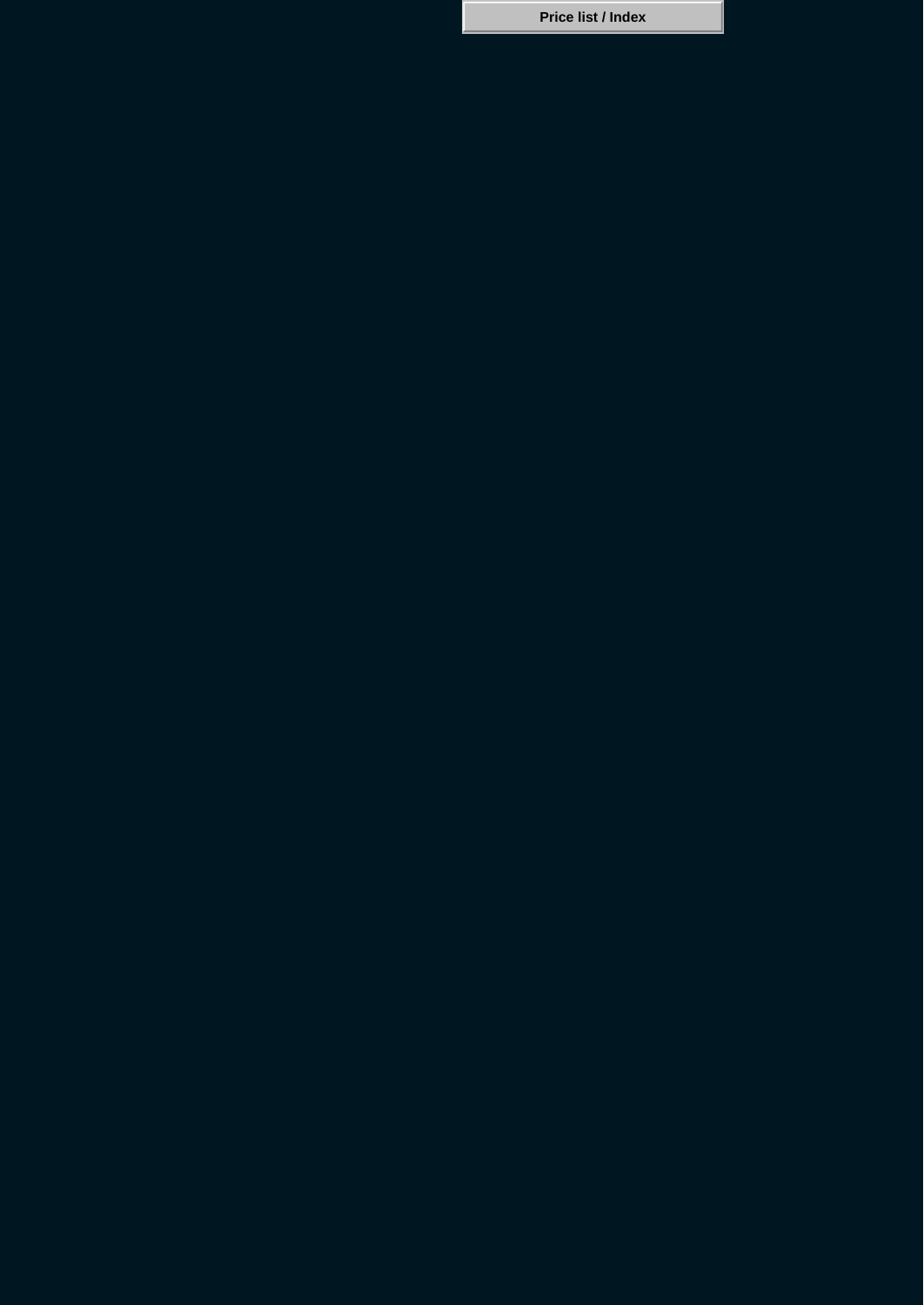





**10 – 15**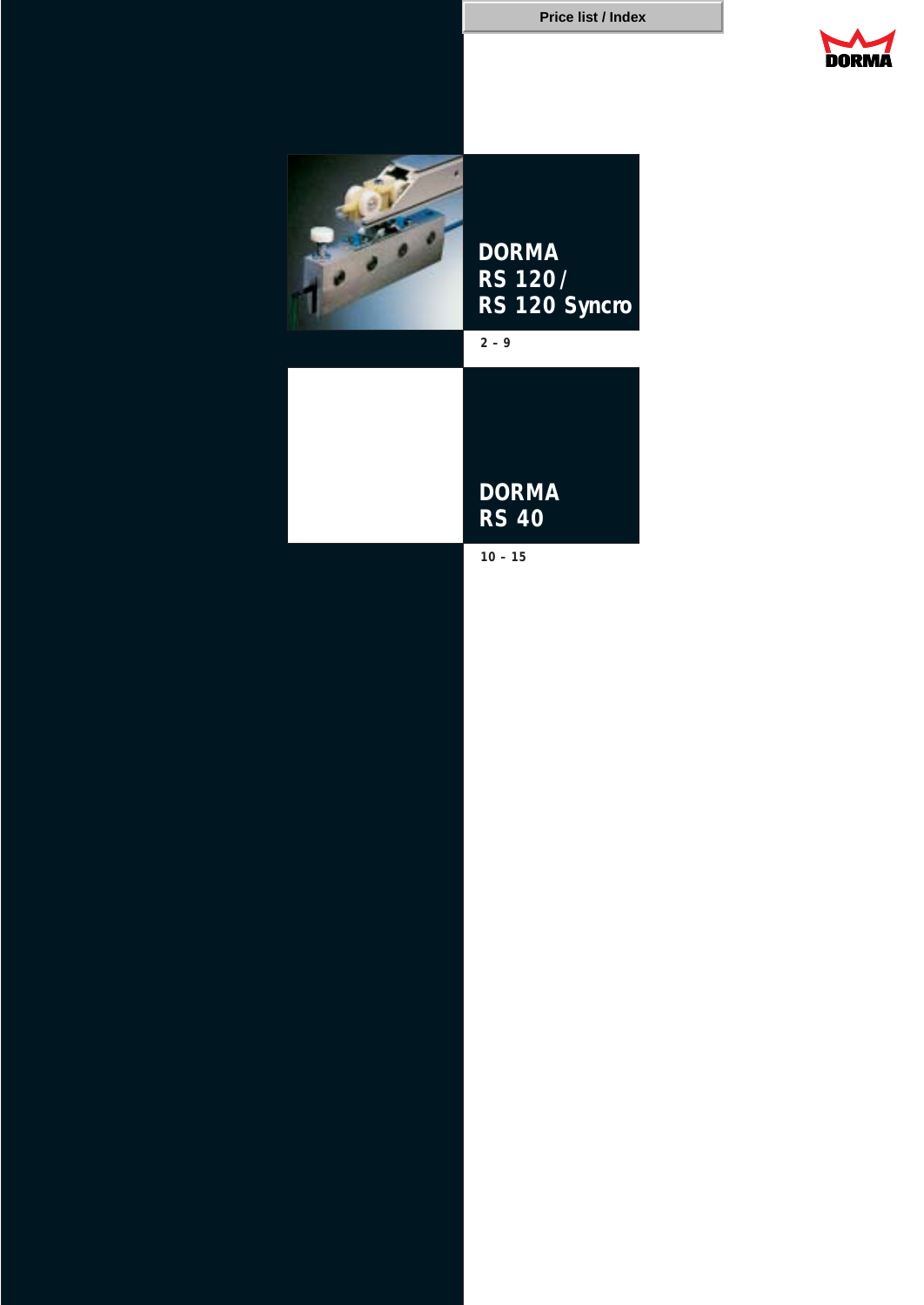▭

G



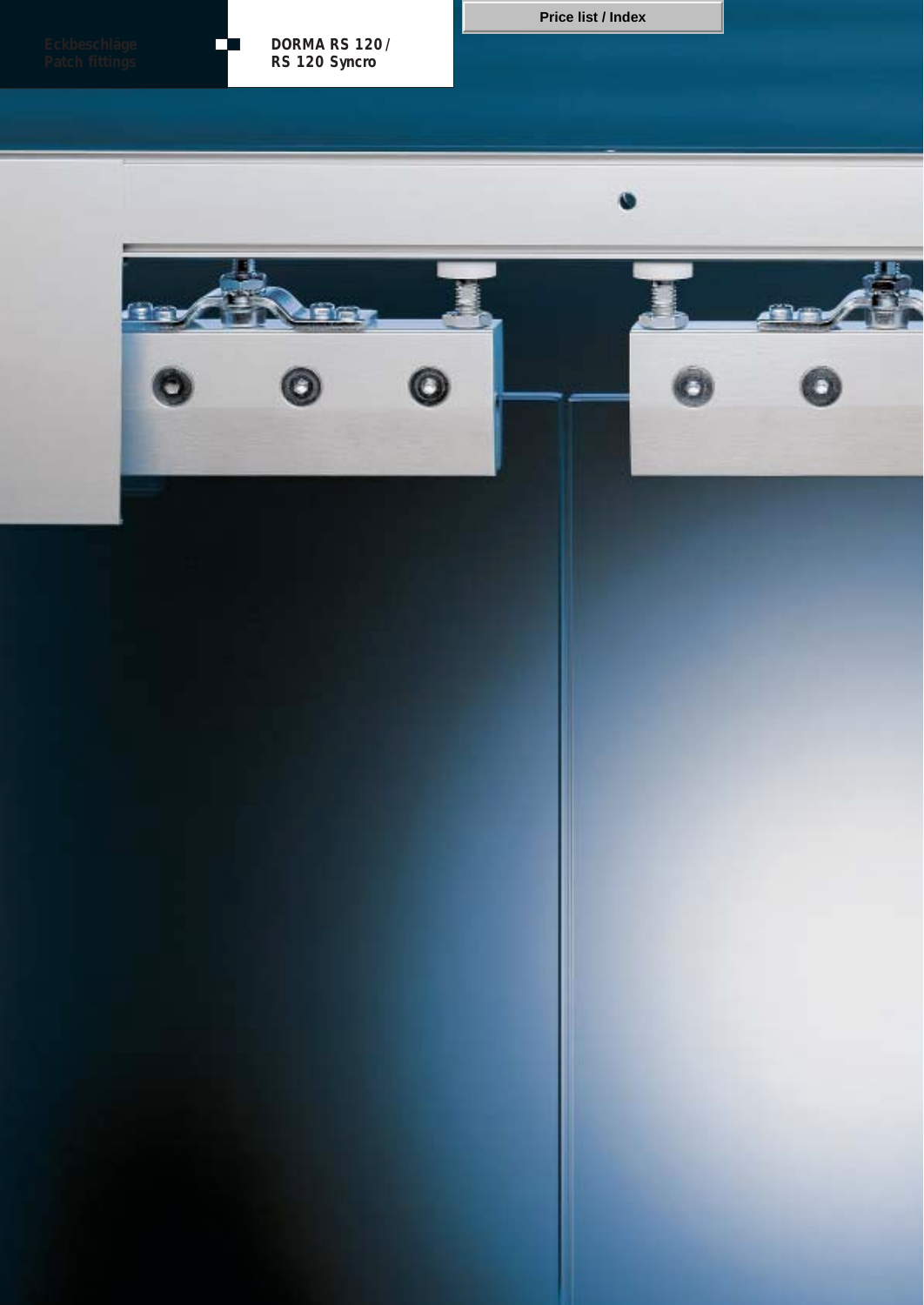



**DORMA RS 120/ RS 120 Syncro**

# Allgemeine Information **Typendarstellung Beschlagmodule**

Einzelteile Zubehör

**Inhalt** Seite

|   | General information       |  |
|---|---------------------------|--|
| 5 | <b>Typical assemblies</b> |  |
| 6 | Fitting modules           |  |
| 7 | Individual parts          |  |
|   | Accessories               |  |

**Contents** Page

**3**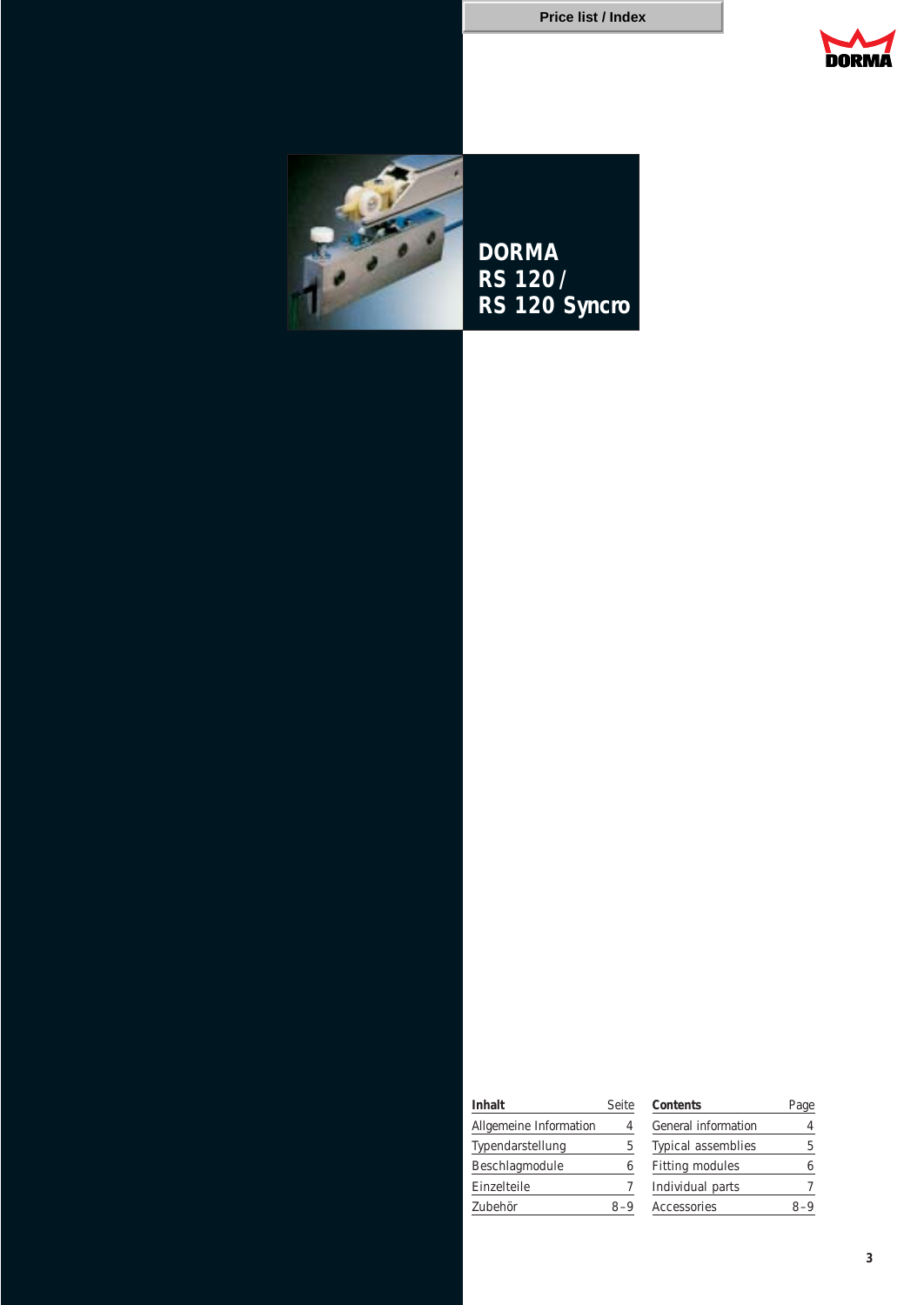# <span id="page-5-0"></span>**DORMA RS 120/RS 120 Syncro**

# **Stabile Laufschienen**

Die Laufschienen sind als Hohlprofile leicht und zugleich stabil und verwindungssteif. Sie können direkt an der Decke oder Wand befestigt werden und lassen sich problemlos auf die erforderliche Einbaulänge kürzen. Die ballige Ausbildung der Laufflächen verhindert Schmutzablagerungen.

### **Clipsbare Verkleidungen**

Die Verkleidungen werden von Leichtmetallprofilen gebildet, die sich einfach an die Laufschienen clipsen lassen. Bei deckenbefestigten Schienen werden sie auf beiden Seiten, bei wandbefestigten auf der freien Seite angebracht. Auch die Verkleidungen können problemlos auf Länge geschnitten werden.

## **Seitenteilprofil**

Für feststehende Seitenteile steht ein in die Laufschiene einhängbares Profil zur Verfügung, welches im oberen Bereich das Glas im richtigen Abstand zur Laufschiene aufnimmt. Nach dem Einhängen wird das Profil an der Laufschiene verschraubt.

Selbstverständlich ist auch am Seitenteilprofil für eine Aufnahme der clipsbaren Verkleidungsprofile gesorgt. Außerdem kann mit einem unteren Sichtschutzprofil das freie Seitenteilprofil im Durchgangsbereich von unten verkleidet werden.

# **Leicht und leise laufende Laufwagen**

Die Laufwagen laufen auf großen, nadelgelagerten Kunststofflaufrollen leicht und geräuscharm. Sie sind aus hochwertigem, glasfaserverstärktem Kunststoff hergestellt, korrosionsbeständig und hoch belastbar.

# **Arretierung in den**

**Endpositionen** In den Laufschienen verstellbar angeordnete Endanschläge sorgen mit praktischen Fangvorrichtungen dafür, dass die Laufwagen, und damit die Türen, in den Endpositionen zuverlässig festgehalten werden.

# **Syncro-Version**

Durch eine spezielle Seilzugtechnik und Umlenkmechanik kann für eine doppelflügelige Anlage ein synchron öffnendes System realisiert werden. Da nur noch ein Flügel bewegt werden muss, ist größtmöglicher Bedienungskomfort für maximale Durchgangsbreiten gewährleistet.

# **Keine Glasbearbeitung**

Mit den Besonderheiten des Werkstoffes Glas bestens vertraut, hat DORMA-Glas die Aufhängungen der Schiebetürsysteme RS so ausgeführt, dass die Scheiben allein durch Klemmwirkung sicher gehalten werden. Außerdem ermöglichen die Aufhängungen einen Höhenausgleich, ohne das bereits geklemmte Glas demontieren zu müssen.

#### **Rugged track**

The hollow profiled aluminium track is light yet rugged and resistant to twisting. It can be fixed directly under the ceiling or onto a wall. Cutting to the required size is simplicity itself. The raised, convex profile of the rail surface prevents dust and dirt collecting.

## **Clip-on covers**

The covers are made of aluminium, and are easily clipped onto the track. If the track is top fixed, onto the ceiling, the covers are used on both sides; if the track is side fixed, the cover is used on the exposed side only. The covers also can easily be cut to size.

## **Side panel profile**

A special profile to be hung and screwed into the track is available for the use with fixed side panels. It ensures that the side panel glass is mounted with the correct distance to the track. As a matter of course the side panel profile can be provided with clip-on covers. Furthermore the free side panel profile in the passage area can be covered from below by a bottom view protection profile.

#### **Gentle, easy action**

**DORMA RS 120/RS 120 Syncro**

The carriers run on large nylon wheels, with needle bearings, giving a quiet and very low friction ride. They are made from high grade, glass fibre reinforced nylon, which is corrosion-resistant and extremly strong.

#### **End stop and holder**

There is a clever device in the track which operates as a cushioned end stop, retaining the door securely in the end positions.

#### **Syncro-Version**

By a special cable and deflection device a synchronously opening system for a two-panel assembly can be realised. For only one of the panels has to be moved, a biggest possible operating convenience for maximum passage width is guaranteed.

## **No glass preparation**

DORMA-Glas has a wide experience in working with toughened glass, and this has led to the development of a clamping system which is all that is required for securing the glass blades in DORMA RS sliding door gear. This has the additional benefit of allowing some door height adjustment, after the doors is hung, without dismantling the already fixed glass.

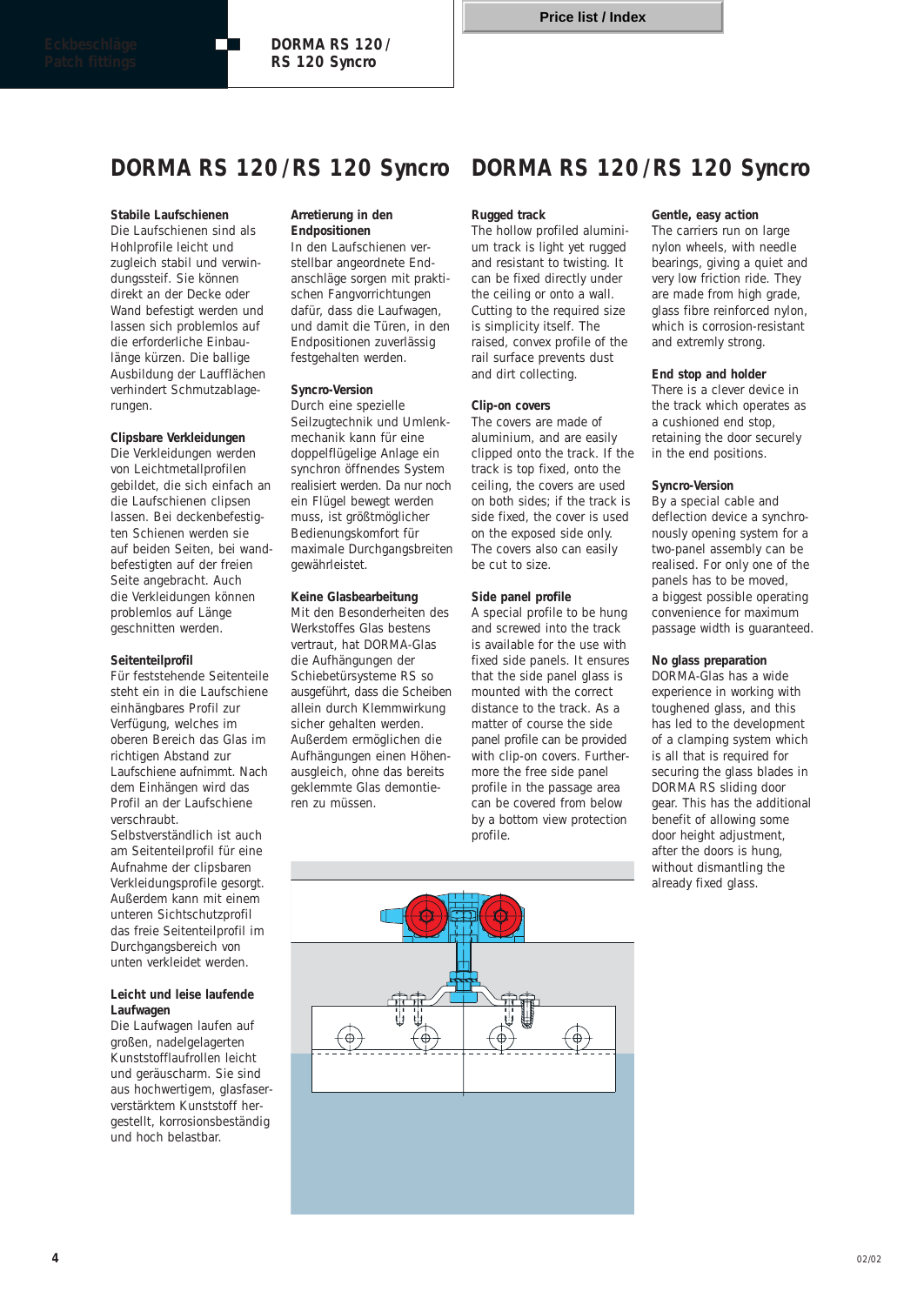



<span id="page-6-0"></span>

# **Merkmale und Daten**

#### **DORMA RS 120**

Für ein- und mehrflügelige Anlagen, wahlweise mit Seitenteilen oder ohne; 8, 10 und 12 mm Glasdicke.

#### **Max. Türflügelgewicht**

| Anzahl der | max Türflügel- |  |  |
|------------|----------------|--|--|
| Laufwagen  | gewicht (kg)   |  |  |
| D          | 120            |  |  |
| 3          | 150            |  |  |

**Bestimmung der Glashöhe** Höhe Schiebeflügel: H1 = H – 118 (siehe Zeichnung links)

Höhe Seitenteile: H2 = H – 70 mm + Bodeneinstand (siehe Zeichnung rechts)

**Bestimmung der Glasbreite** Breite Schiebeflügel: A = 1/2 B (min. 500)

Breite Seitenteile:  $S = A + 40$ 

**Anzugsmoment für Klemmschrauben an den Aufhängungen** 20 Nm

Alle Maße in mm

Gesamthöhe = H

Glashöhe Schiebeflügel = H1

Glashöhe Seitenteil = H2 + Bodeneinstand

Laufschienenlänge = B

Flügelbreite = A Seitenteilbreite = S



Bodenführung verstellbar Adjustable floor guide

# **Features and Data DORMA RS 120**

For one or more door leaves, with or without side panels; 8, 10 and 12 mm glass thickness.

# **Maximum weight of door leaves**

| No. of   | max weight (kg) |  |
|----------|-----------------|--|
| carriers | per door leaf   |  |
| ン        | 120             |  |
| 3        | 150             |  |

**Calculation of glass height** Height of sliding door leaf

 $H1 = H - 118$  (see left drawing)

Height of side panel  $H2 = H - 70$  mm + insert into floor (see right drawing)

**Calculation of glass width** Width of sliding door leaf

A = 1/2 B (min. 500)

Width of side panel  $S = A + 40$ 

**Torque for screws in the clamping patches**  20 Nm

All measurements in mm

All over height  $=$  H

Glass height of sliding door  $leaf = H1$ 

Glass height of side panel = H2 + insert into floor

Length of track  $=$  B

Width of door leaf = A Width of side panel = S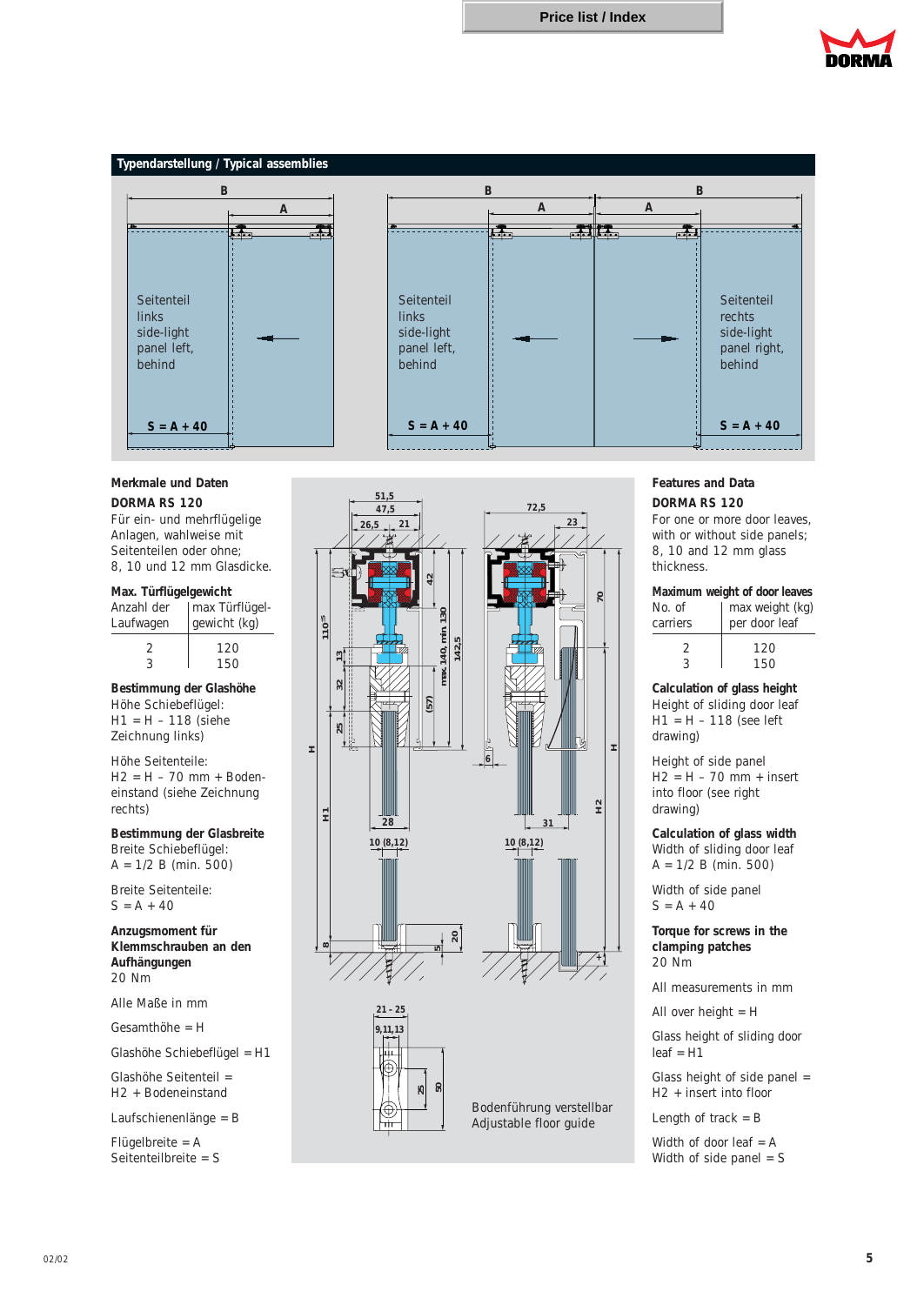n d

<span id="page-7-0"></span>

**Schiebetürsystem RS 120** komplett, bestehend aus: 1 Laufschiene, 2 Laufwagen mit Klemmschuh und Stützschraube für 8 und 10 mm Glasdicke, 2 Endanschlägen und 1 Bodenführung.

| Laufschienen-        |               |       |
|----------------------|---------------|-------|
| länge B              |               |       |
| in mm                | 1900          | 2900  |
| Art.-Nr.             | 07.101 07.102 |       |
| Gewicht in ka: 1 503 |               | 5.858 |

Gewicht in kg: 4,503 5,858

# $\odot$  $\odot$  $\odot$  $\odot$  $\odot$  $\odot$  $\odot$  $\odot$

**Sliding door gear RS 120** complete, comprising 1 track, 2 carriers with clamping patches and support screw for 8 and 10 mm glass thickness, 2 end stops and 1 floor guide.

| <b>Track</b>        |        |        |
|---------------------|--------|--------|
| length B            |        |        |
| in mm               | 1900   | 2900   |
| Art. no.            | 07.101 | 07.102 |
| Weight in kg: 4.503 |        | 5.858  |

# **Schiebetürsystem**

**RS 120 Syncro** Für 2-flügelige synchron öffnende Anlagen, max. FB = 2 x 1000 mm, max. Gewicht = 80 kg pro Flügel, bestehend aus:

2 x Zubehör komplett 07.125 1 x Umlenkmechanik inkl. Seilzug, einstellbar **Art.-Nr. 07.150**

**Laufschienenprofil, ggf. Seitenteilprofil, Verkleidungsprofil + Sichtschutzprofil sind separat zu bestellen (siehe Seite 9).**



**Sliding door gear**

**RS 120 Syncro** For 2-panel synchronously opening system, max. panel width  $= 2 x 1000 mm$ max. panel weight = 80 kg per panel, consisting of:

2 x accessory set 07.125 1 x deflection device incl. cable, adjustable **Art. no. 07.150**

**Track, if necessary side panel profile, cover profile + view protection profile have to be ordered separately (see page 9).**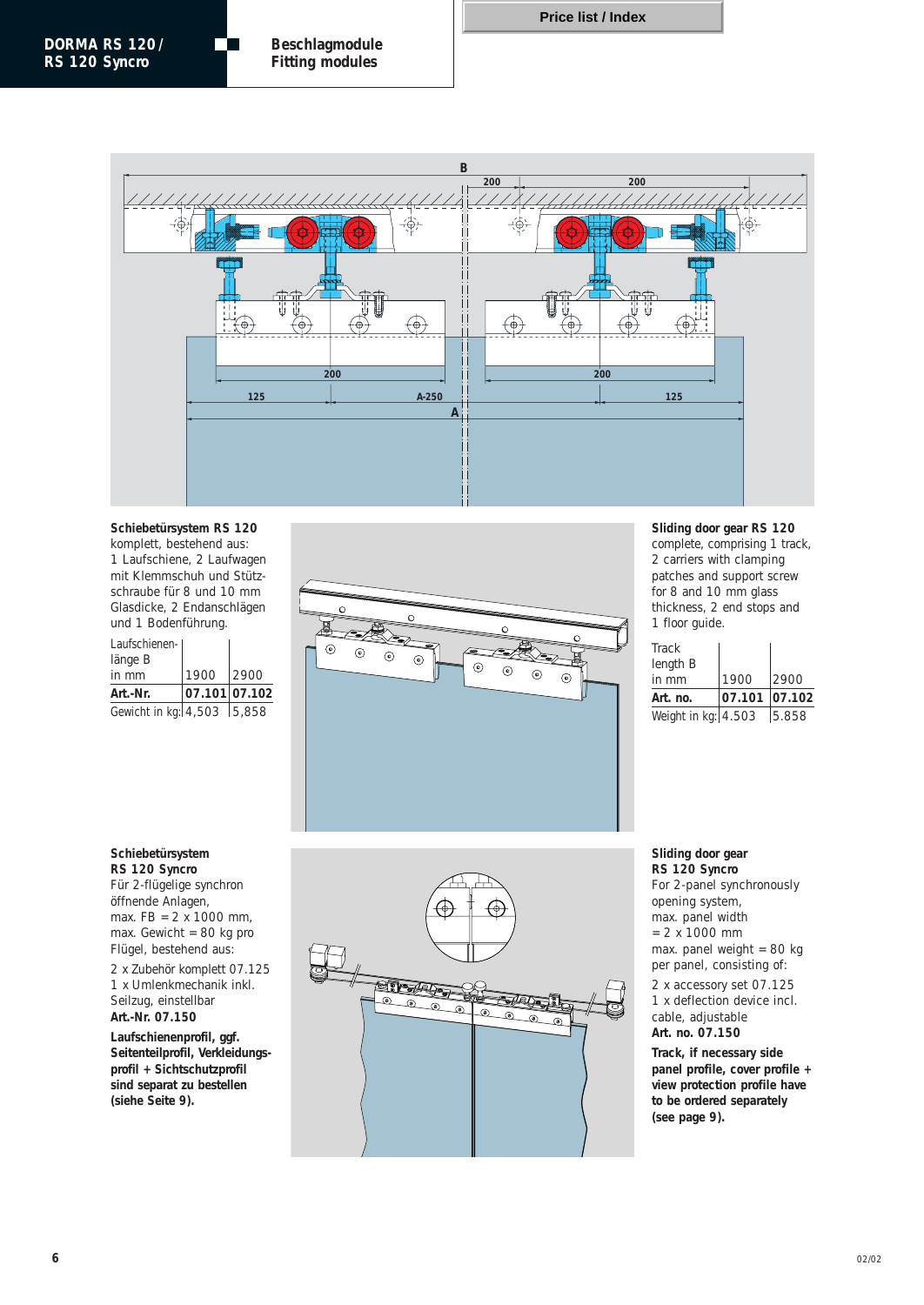



# <span id="page-8-0"></span>**Einzelteile RS 120 / RS 120 Syncro Individual parts RS 120 / RS 120 Syncro**

**Laufschienenprofil** gebohrt, in Fixlängen **Art.-Nr. 07.131**

**Laufschienenprofil** gebohrt, in Lagerlängen von 6000 mm **Art.-Nr. 07.121**

Gewicht in kg/m: 1,355



**Track**

prepared for top or side fixing, fix length **Art. no. 07.131**

#### **Track**

prepared for top or side fixing, stock length 6000 mm **Art. no. 07.121**

Weight in kg/m: 1.355

**Verkleidungsprofil** zum Aufclipsen mit Verbindungssteg für Sichtschutzprofil 07.137/138, in Fixlängen **Art.-Nr. 07.141**

**Verkleidungsprofil,** wie oben, in Lagerlängen von 6000 mm **Art.-Nr. 07.140**

Gewicht in kg/m: 0,826



**Cover profile** for clip attachment with connecting web for view protection profile 07.137/138, fix length **Art. no. 07.141**

**Cover profile,** as above, stock length 6000 mm **Art. no. 07.140**

Weight in kg/m: 0.826

# **Seitenteilprofil** ungebohrt, in Fixlängen **Art.-Nr. 07.132**

**Seitenteilprofil** ungebohrt, in Lagerlängen von 6000 mm **Art.-Nr. 07.122**

Gewicht in kg/m: 1,680



**Unteres Sichtschutzprofil** (nur in Verbindung mit Seitenteilprofil 07.132/122 und Verkleidungsprofil 07.141/140) in Fixlängen **Art.-Nr. 07.137**

**Unteres Sichtschutzprofil** wie oben, in Lagerlängen von 6000 mm **Art.-Nr. 07.138**

Gewicht in kg/m: 0,164



**Side panel profile** connectable to track, non prepared, fix length **Art. no. 07.132**

**Side panel profile** connectable to track, non prepared, stock length 6000 mm **Art. no. 07.122**

Weight in kg/m: 1.680

# **Bottom view protection**

**profile** (only in combination with side panel profile 07.132/122 and cover profile 07.141/140) fix length **Art. no. 07.137**

# **Bottom view protection**

**profile,** as above, stock length 6000 mm **Art. no. 07.138**

Weight in kg/m: 0.164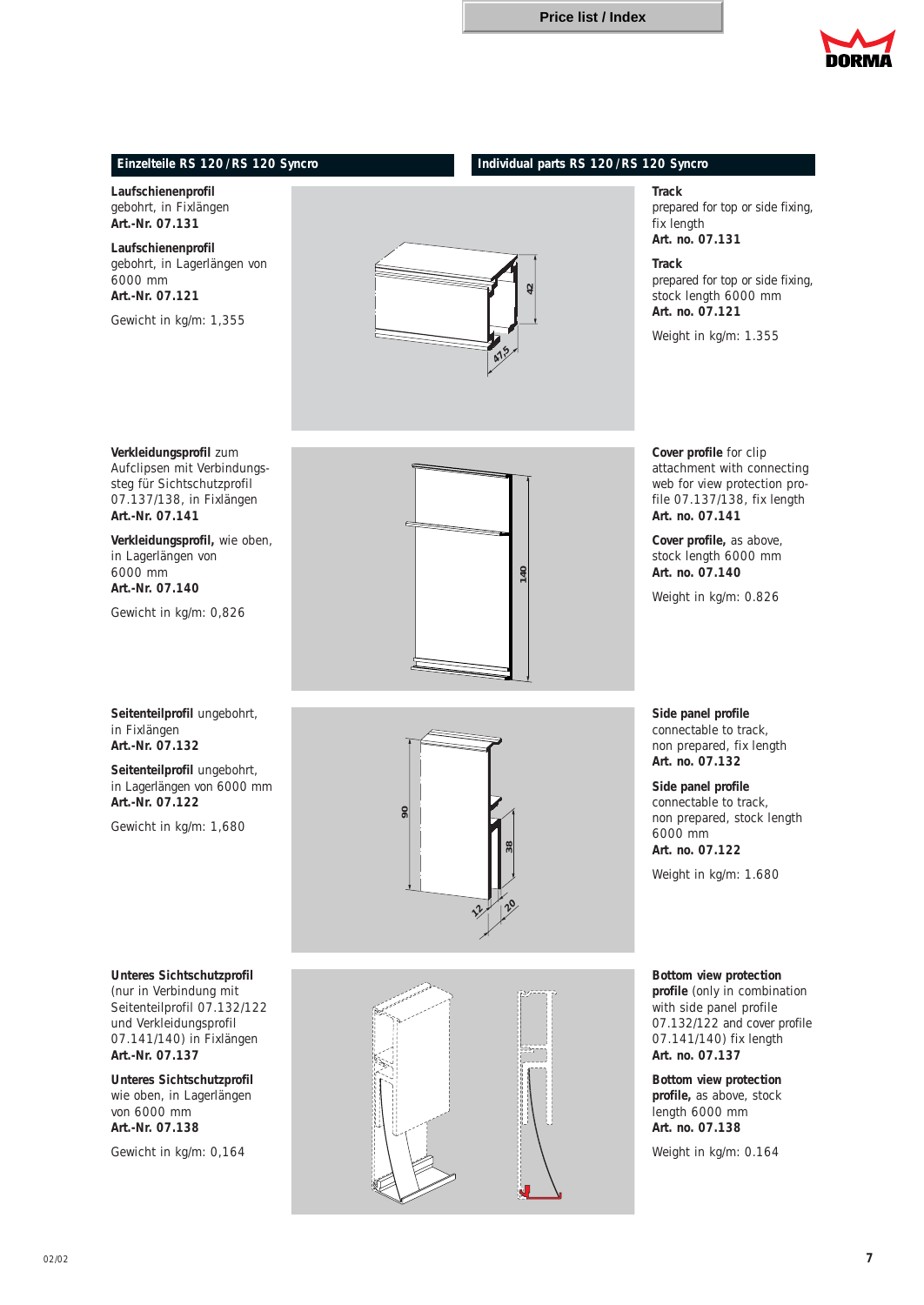

# <span id="page-9-0"></span>**Zubehör RS 120/RS 120 Syncro Accessories RS 120/RS 120 Syncro**

m a

**Zubehör-Set** bestehend aus: 2 Laufwagen mit Klemmschuh (8 und 10 mm Glasdicke) und Stützschraube, 2 Endanschlägen mit Fangvorrichtung, 1 Bodenführung **Art.-Nr. 07.125**



**Set of accessories** consisting of: 2 carriers with clamping patches (8 and 10 mm glass thickness) and support screw, 2 end stops with safety catch, 1 floor guide. **Art. no. 07.125**

# **Zusätzlicher Laufwagen mit Klemmschuh**

(8 und 10 mm Glasdicke) für max. Flügelgewicht 150 kg **Art.-Nr. 07.123**



**Endkappe** für Wandbefestigung links/rechts, inkl. Schrauben **Art.-Nr. 07.127**

Gewicht in kg: 0,037

**Endkappe** für Deckenbefestigung links/rechts, inkl. Schrauben **Art.-Nr. 07.129**

Gewicht in kg: 0,037

**Bodenführung,** verstellbar **Art.-Nr. 07.126**

Gewicht in kg: 0,024



**49,5 142,5 51**



**50**

**22** (24, 26)

**20**

**Additional Carrier with clamping patches** (8 and 10 mm glass thickness) for max. panel weight 150 kg **Art. no. 07.123**

Pair of intermediate aluminium plates for 12 mm glass thickness (for 2 clamping parts) (not illustrated) **Art. no. 07.004.001.50**

**Endcap** track connected to wall left/right hand, incl. screws: **Art. no. 07.127**

Weight in kg: 0.037

**Endcap** track connected to ceiling left/right hand, incl. screws: **Art. no. 07.129**

Weight in kg: 0.037

**Floor guide,** adjustable **Art. no. 07.126** Weight in kg: 0.024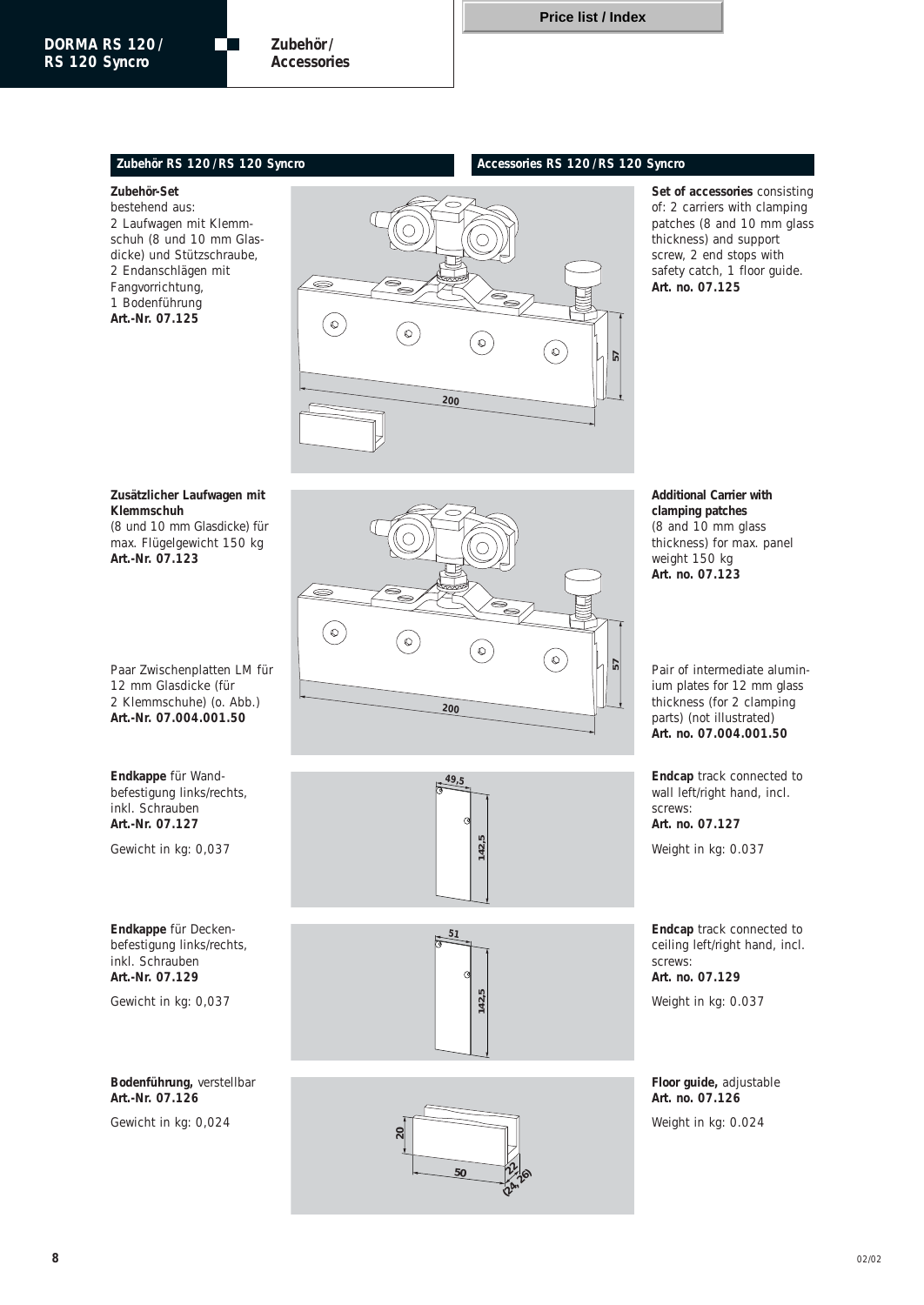



#### **Griffstangenpaar** Edelstahl matt

Länge 350 mm, auf 2 Glasbohrungen<br>Glasdicke 10 mm Glasdicke<br>**Art.-Nr. Art.-Nr. 21.267**

Länge 720 mm, auf 2 Glasbohrungen Glasdicke 10 mm **Art.-Nr. 21.270**

Länge 1240 mm, auf 3 Glasbohrungen Glasdicke 10 mm<br>Art.-Nr. 21.273 **Art.-Nr. 21.273**

Länge 1760 mm, auf 4 Glasbohrungen Glasdicke 10 mm<br>Art.-Nr. 21.276 **Art.-Nr. 21.276**







**Pair of handle bars** Satin Stainless steel

Length 350 mm (2 hole fixing) Glass thickness 10 mm<br>Art. no. 21.267 **Art. no. 21.267**

Length 720 mm (2 hole fixing) Glass thickness 10 mm **Art. no. 21.270**

Length 1240 mm (3 hole fixing) Glass thickness 10 mm<br>Art. no. 21.273 **Art. no. 21.273**

Length 1760 mm (4 hole fixing) Glass thickness 10 mm<br>Art. no. 21.276 **Art. no. 21.276**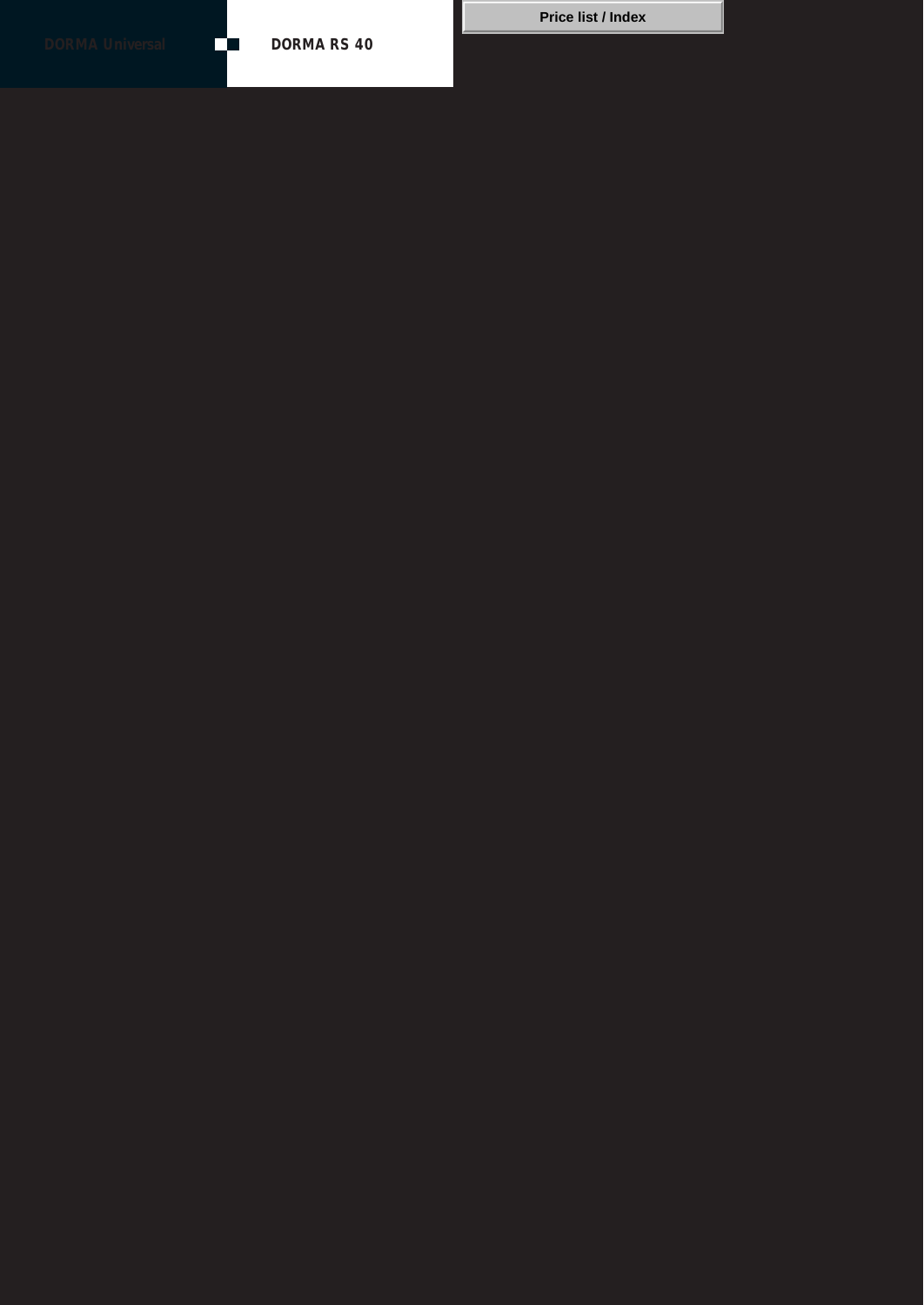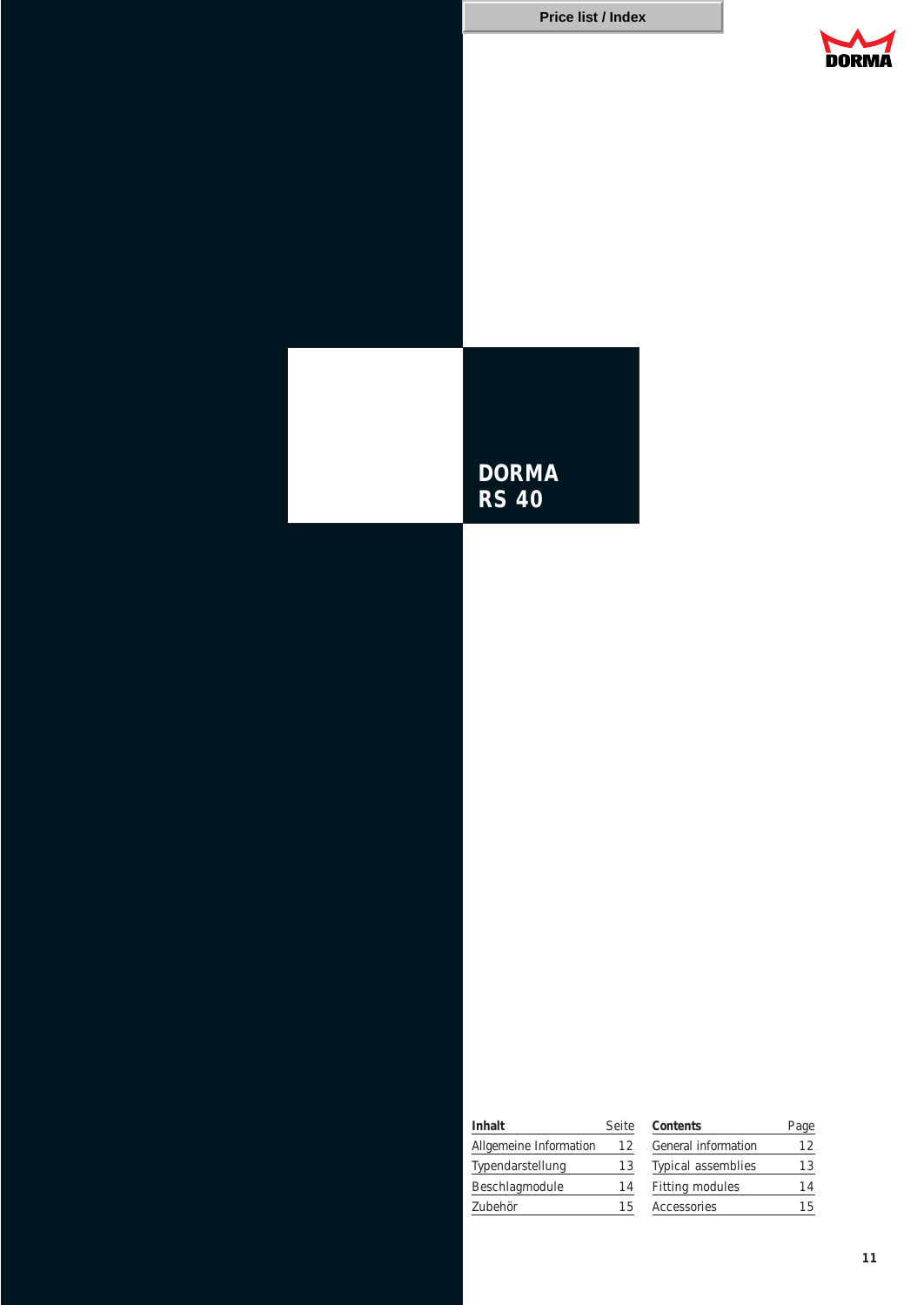# <span id="page-13-0"></span>**DORMA RS 40**

# **Stabile Laufschienen**

Die Laufschienen sind als Hohlprofile leicht und zugleich stabil und verwindungssteif. Sie können direkt an der Decke oder Wand befestigt werden und lassen sich problemlos auf die erforderliche Einbaulänge kürzen. Die ballige Ausbildung der Laufflächen verhindert Schmutzablagerungen.

# **Leicht und leise laufende Laufwagen**

Die Laufwagen sind mit kunststoffgelagerten Laufrollen ausgestattet und gewährleisten somit eine leichte und geräuscharme Betätigung der Schiebetür. Durch hochwertigen und glasfaserverstärkten Kunststoff sind die Laufwagen hoch belastbar und korrosionsbeständig.

# **Arretierung in den Endpositionen**

In den Laufschienen verstellbar angeordnete Endanschläge sorgen mit praktischen Fangvorrichtungen dafür, dass die Laufwagen, und damit die Türen, in den Endpositionen zuverlässig festgehalten werden.

# **Keine Glasbearbeitung**

Mit den Besonderheiten des Werkstoffes Glas bestens vertraut, hat DORMA-Glas die Aufhängungen der Schiebetürsysteme RS so ausgeführt, dass die Scheiben allein durch Klemmwirkung sicher gehalten werden. Außerdem ermöglichen die Aufhängungen einen Höhenausgleich, ohne das bereits geklemmte Glas demontieren zu müssen.

# **DORMA RS 40**

# **Rugged track**

The hollow profiled aluminium track is light yet rugged and resistant to twistling. It can be fixed directly under the ceiling or onto a wall. Cutting to the required size is simplicity itself. The raised, convex profile of the rail surface prevents dust and dirt collecting.



# **Gentle, easy action**

The carriers run on track rollers with plastic bearings, giving a quiet and very low friction ride. They are made from high grade, glass fibre reinforced nylon, which is corrosion-resistant and extremely strong.

#### **End stop and holder**

There is a clever device in the track which operates as a cushioned end stop, retaining the door securely in the end positions.

## **No glass preparation**

DORMA-Glas has a wide experience in working with toughened glass, and this has led to the development of a clamping system which is all that is required for securing the glass blades in DORMA RS sliding door gear. This has the additional benefit of allowing some door height adjustment, after the doors is hung, without dismantling the already fixed glass.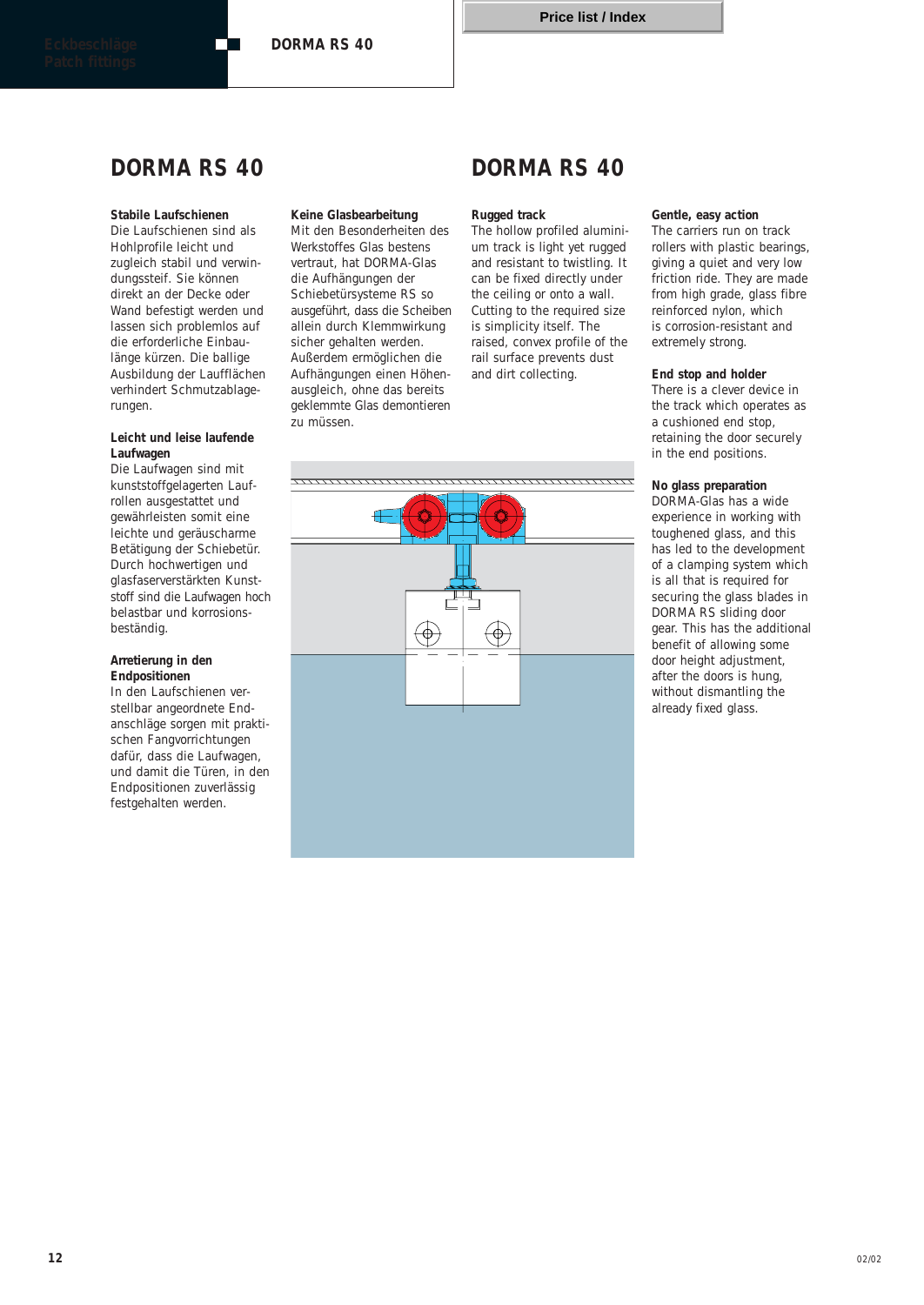

# <span id="page-14-0"></span>**Typendarstellung / Typical assemblies**



## **Merkmale und Daten**

**DORMA RS 40** Für einflügelige Anlagen ohne Seitenteile; 8 mm Glasdicke.

**Max. Türflügelgewicht** 40 kg

**Bestimmung der Glashöhe**  $H1 = H - 95$ 

**Anzugsmoment für Klemmschrauben an den Aufhängungen** 15 Nm

Alle Maße in mm

Gesamthöhe = H

Glashöhe = H1



**Features and Data DORMA RS 40** For one panel sets, without side panels; 8 mm glass thickness

**Maximum weight of door leaves** 40 kg

**Calculation of glass height**  $H1 = H - 95$ 

**Torque for screws in the clamping patches**  15 Nm

All measurements in mm

All over height  $=$  H

Glass height =  $H1$ 

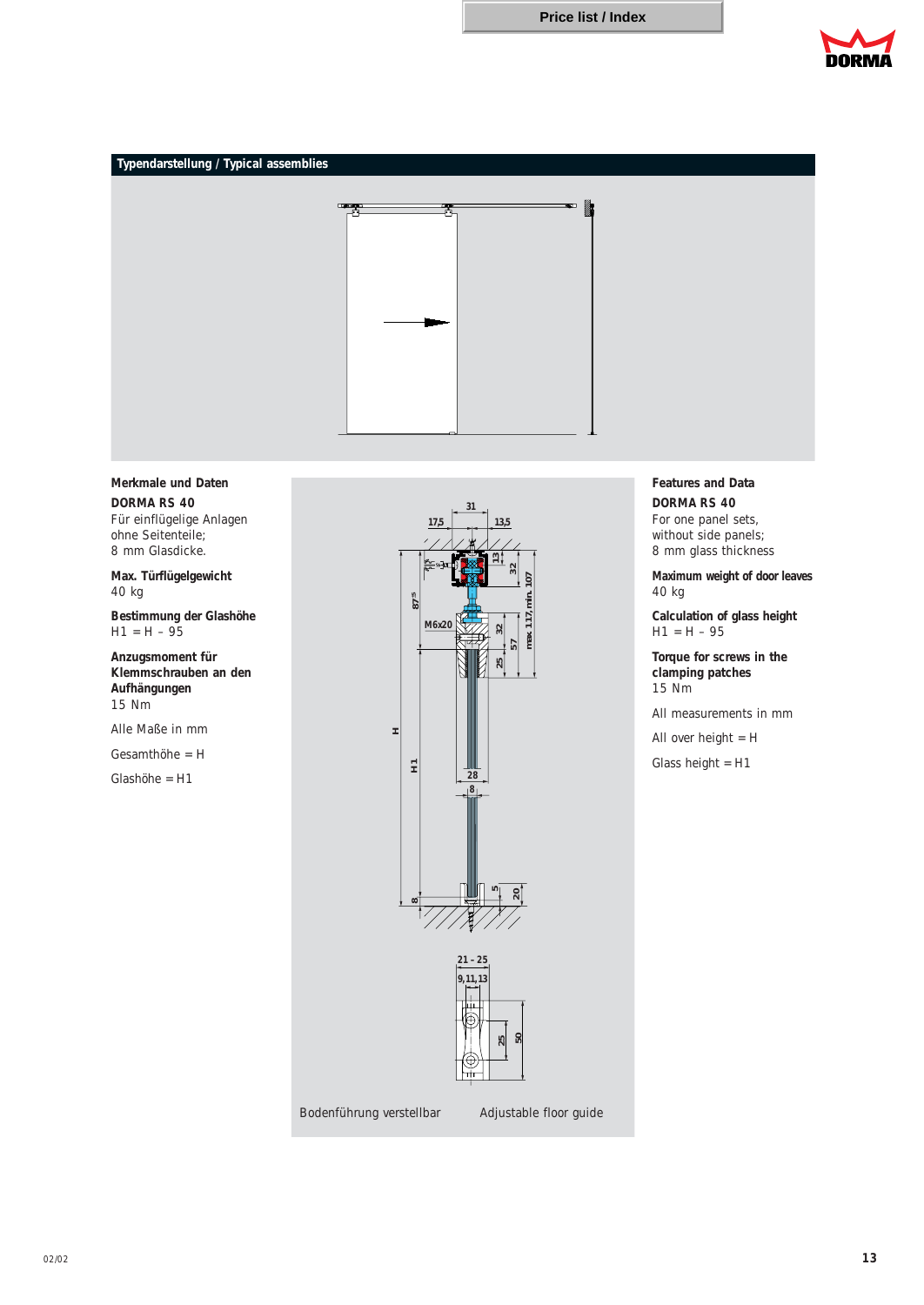<span id="page-15-0"></span>

**Schiebetürsystem RS 40** komplett, bestehend aus: 1 Laufschiene 1900 mm lang (kürzbar), 2 Laufwagen mit Klemmschuh für 8 mm Glasdicke, 2 Endanschlägen und 1 Bodenführung.

**Art.-Nr. 07.100** Gewicht in kg: 1,805

**Schiebetürsystem RS 40** wie oben, jedoch mit Laufschiene 2900 mm **Art.-Nr. 07.099**

**Schiebetürsystem RS 40** wie oben, jedoch mit Laufschiene 3900 mm **Art.-Nr. 07.098**



**Sliding door gear RS 40**

comprising 1 track, 1900 mm long, (for cutting to size), 2 carriers with clamping patches for 8 mm glass thickness, 2 end stops and 1 floor guide.

**Art. no. 07.100** Weight in kg: 1.805

**Sliding door gear RS 40** as above, but with track 2900 mm long

**Art. no. 07.099**

**Sliding door gear RS 40** as above, but with track 3900 mm long **Art. no. 07.098**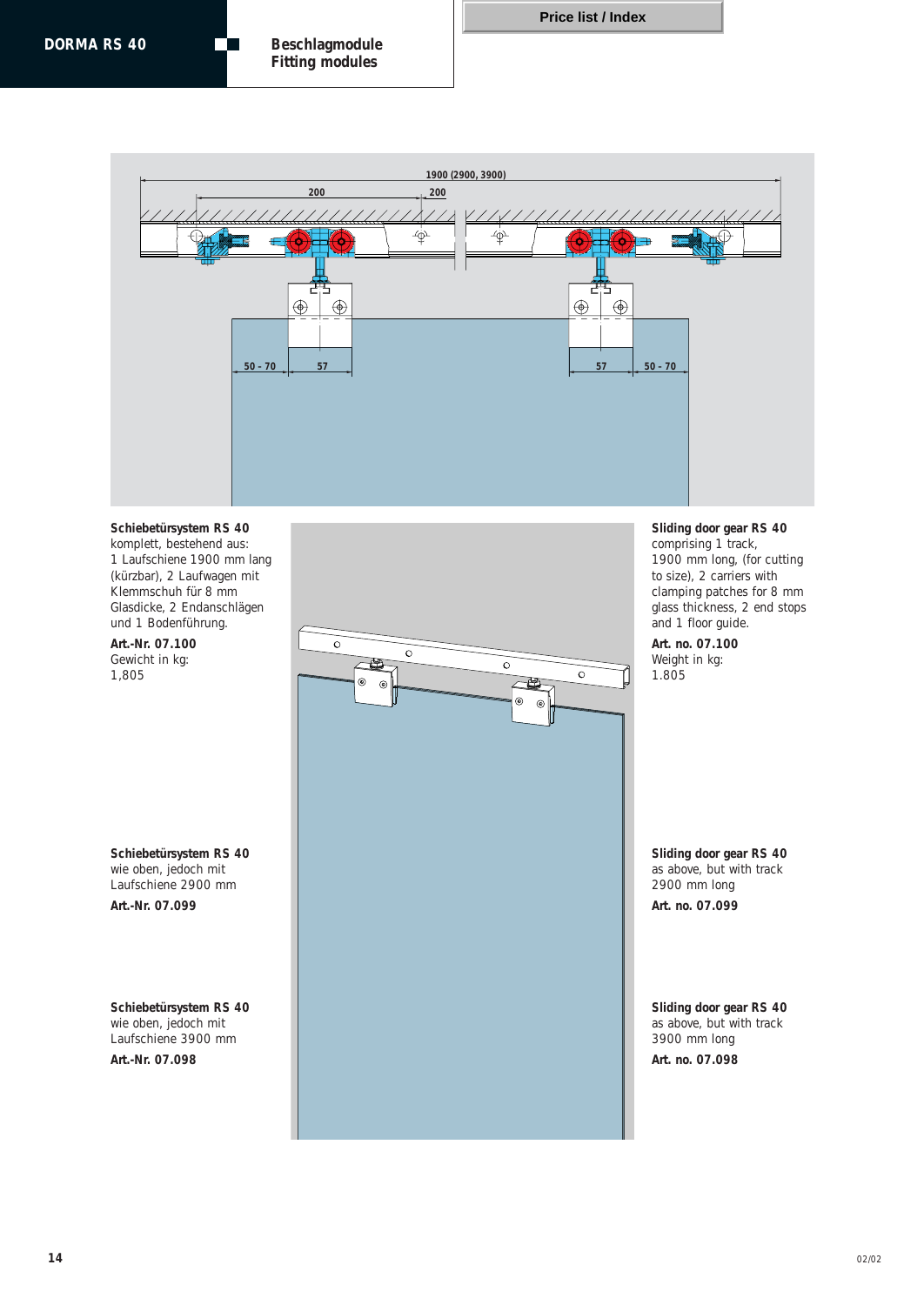







Angaben über die Beschaffenheit oder Verwendbarkeit von<br>Erzeugnissen bzw. Materialien dienen der Beschreibung.<br>Zusagen in Bezug auf das Vorhandensein bestimmter<br>Eigenschaften oder einen bestimmten Verwendungszweck<br>bedürfen Technische Änderungen vorbehalten.

Statements made with regard to the nature or use of the<br>products are for the purposes of description. Assent<br>with regard to the existence of particular properties or<br>particular uses always requires special written agreemen

Subject to change without notice.